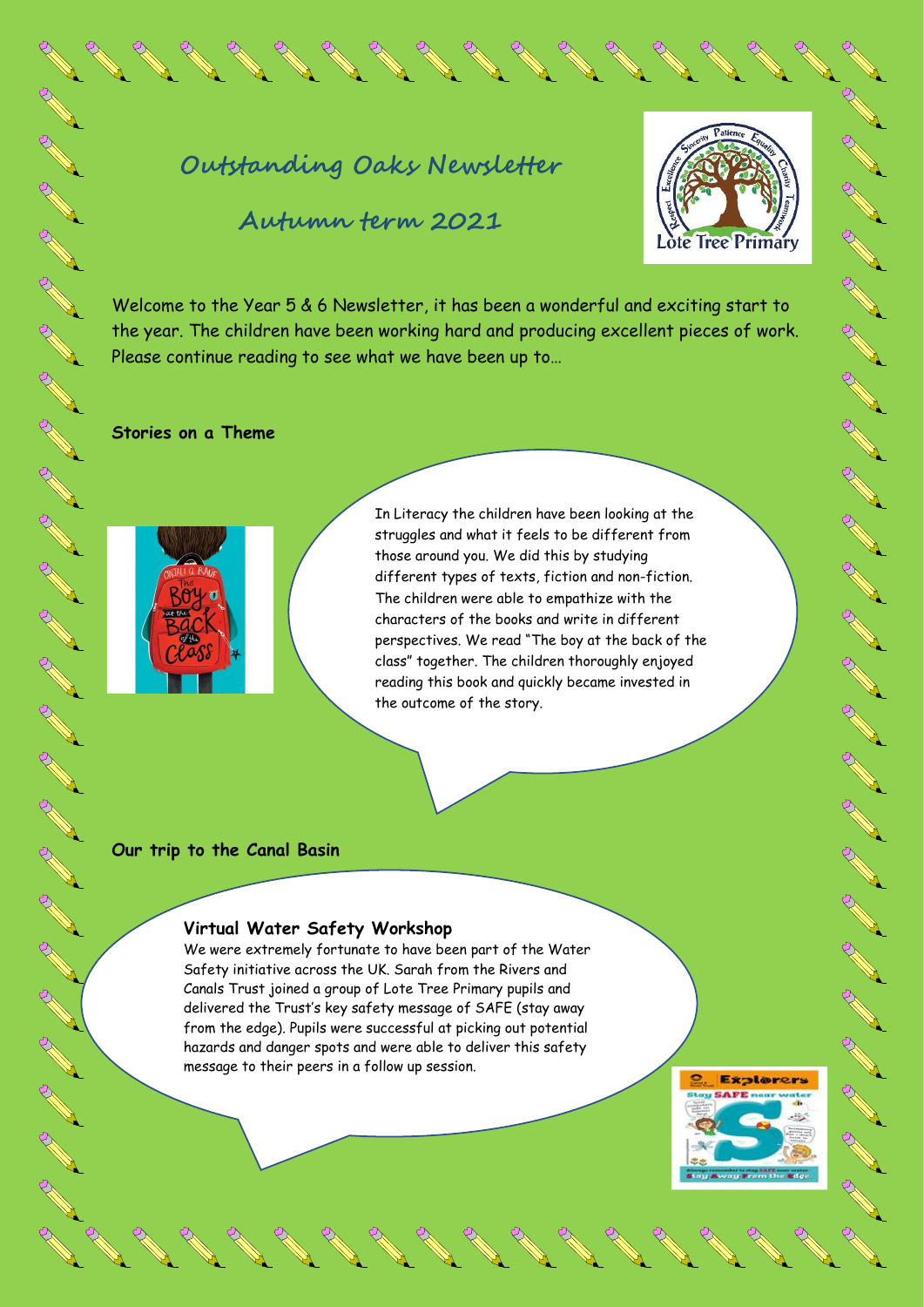#### **Floating Classroom**

A AN

**RANT** 

**RANT** 

**RANT** 

**RANTA** 

RANT

RA RE

**RANT** 

RA RE

RA REA

**ARKA** 

RA REA

RA RE

**CONTROLL BOOM** 

**AND R** 

RA RE

**RANT** 

RA RE

**CONTROLL SECTION** 

Our Year 5 and 6 pupils were praised for their excellent efforts and behaviour when visiting the Canal Basin last week. We were a select group of schools involved in litter picking and a recycling project organised by the Canals and Rivers Trust. Our students cleared and sorted litter at the canal basin, whilst learning about the origins of the canal network in Britain. They learned about the great canal engineer James Brindley, who designed the canal in 1768. They then boarded an original narrow boat and created original artwork for a new publication. Their pieces reflected great thought and creativity. Pupils then contributed to a community project for Coventry's City of Culture, adding their prints to a large and they represented their RESPECT values throughout their visit.

## **Ludic Rooms**

As part of Coventry's City of Culture, Coventry have commissioned the Ludic Rooms (a heritage and community organisation, who support independent artists through development programmes) to work with schools throughout October. We were able secure the team to come to Lote Tree and create a range of 3D artwork for a lights festival to be held in November 2021. Students' abstract artwork and paper crafting was outstanding, and they created an array of weird and wonderful water creatures to line the Coventry Canal as part of the display. The children who took part have been given free tickets to attend their exhibit and share their creations with their families. The team would like further opportunities to work with our pupils and we look forward to more art and design initiatives in the future.







**ARK** 

**RANTA** 

**RANT** 

A RAS

RAND RD

Contraction of

Contraction of

**RANT** 

**CONTROLLER** 

A RIVER

**Contract of Contract of Contract of Contract of Contract of Contract of Contract of Contract of Contract of Co**